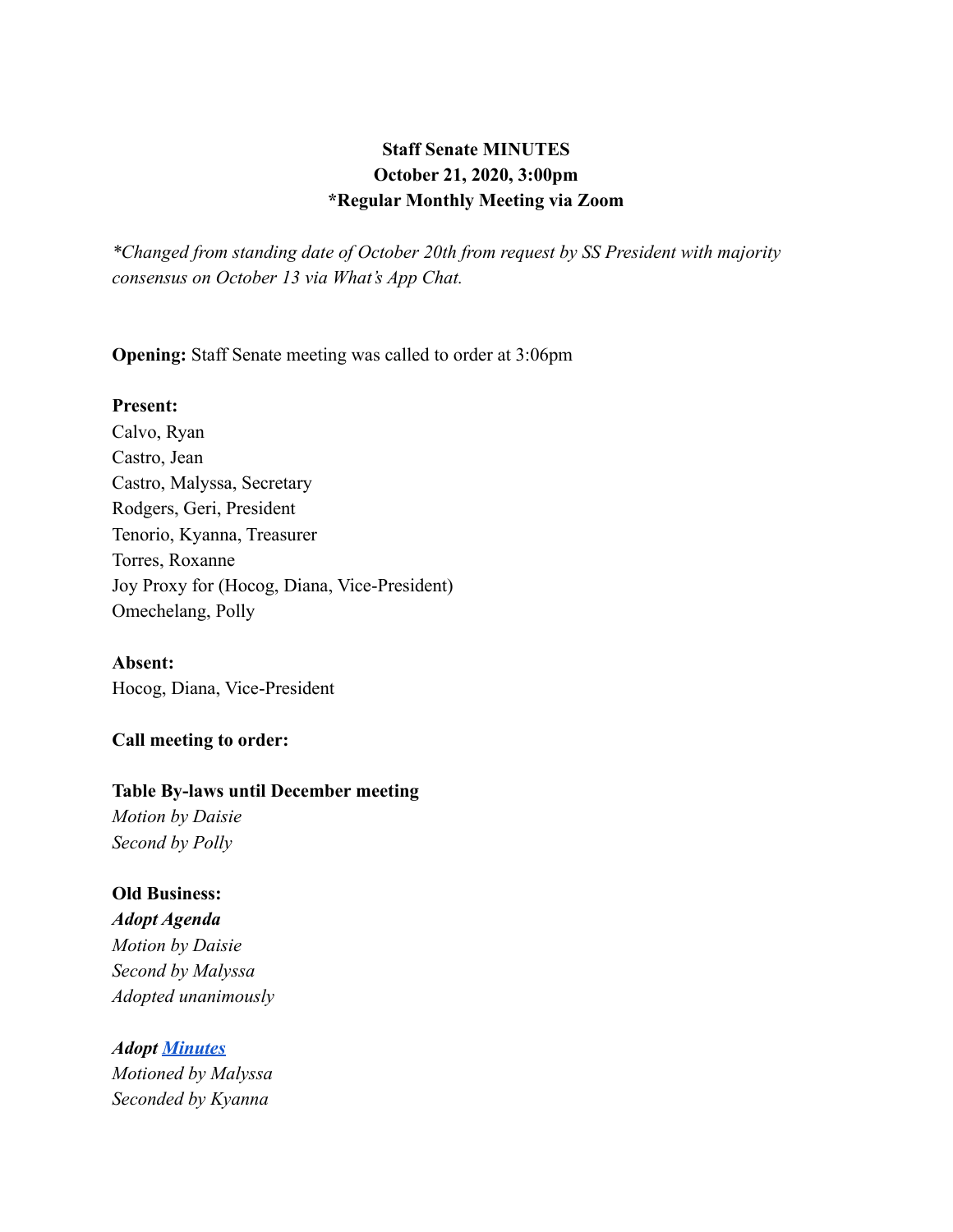- A. Updates:
	- a. Staff Survey from Staff Assembly 9.16.20 (Rox)
		- *i. Discussion topics: Try and include staff in zoom meetings, continuation of updates from IP Frankie, a routine reminder for vaccines and check-ups.*
		- *ii. Geri: What can we do about sending out the emails to remind staff about staff senate assembly?*
		- *iii. Roxanne: Suggestion is for anniversary dates within the quarter to be announced during the actual assembly.*
		- *iv. It will connect with the emails we will send out, when approved.*
	- b. Budget FY 20-21 $(Ky)$ 
		- *i. Budget: \$2375.00 and 25% will be given in the first quarter of the fiscal year in the amount of 593.75.*
		- *ii. Ky: What will happen to unused funds?*
		- *iii. Daisie: Any funds not used will be reverted back to the main account.*
		- *iv. Geri to follow-up with Timberley about unused funds.*
	- c. Executive [Committee](https://docs.google.com/document/d/1083Q9Dyw9CDy2i8W-WAGcZxFqfi-aa2OyVHgYGfoerA/edit): Marianas Food Bank (Geri)
		- *i. Maly: Clarify whether the IP will be giving us the go or will SS be handling it.*
		- *ii. Geri: I will clarify that with the IP, he has been very busy.*
	- d. Policy Committee: [Staff of the Quarter](https://docs.google.com/document/d/14pUSwcQ4oYrkBJ-kyCyt5Xje3HooPulzKK_gkgNyfjE/edit) (Ryan)
		- *i. Ryan: Table it until next semester because of HROs Staff of the Year*
			- *1. Criteria: Employed for at least one year, cannot be SS member, no leadership, spirit of partnership with NMC,*
		- *ii. Roxanne: To make it meaningful, we should have a write in to nominate staff members.*
		- *iii. Geri: SS will break the tie, agrees we should go with what Roxanne mentioned. No executive members can be nominated.*
		- *iv. Ryan: Please share your thoughts.*
		- *v. Roxanne: It would be better to nominate and to scale each of them.*
		- *vi. Kyanna: To break a tie, we all vote between the three instead of using the scale rubric. The 9 SS members can break the tie.*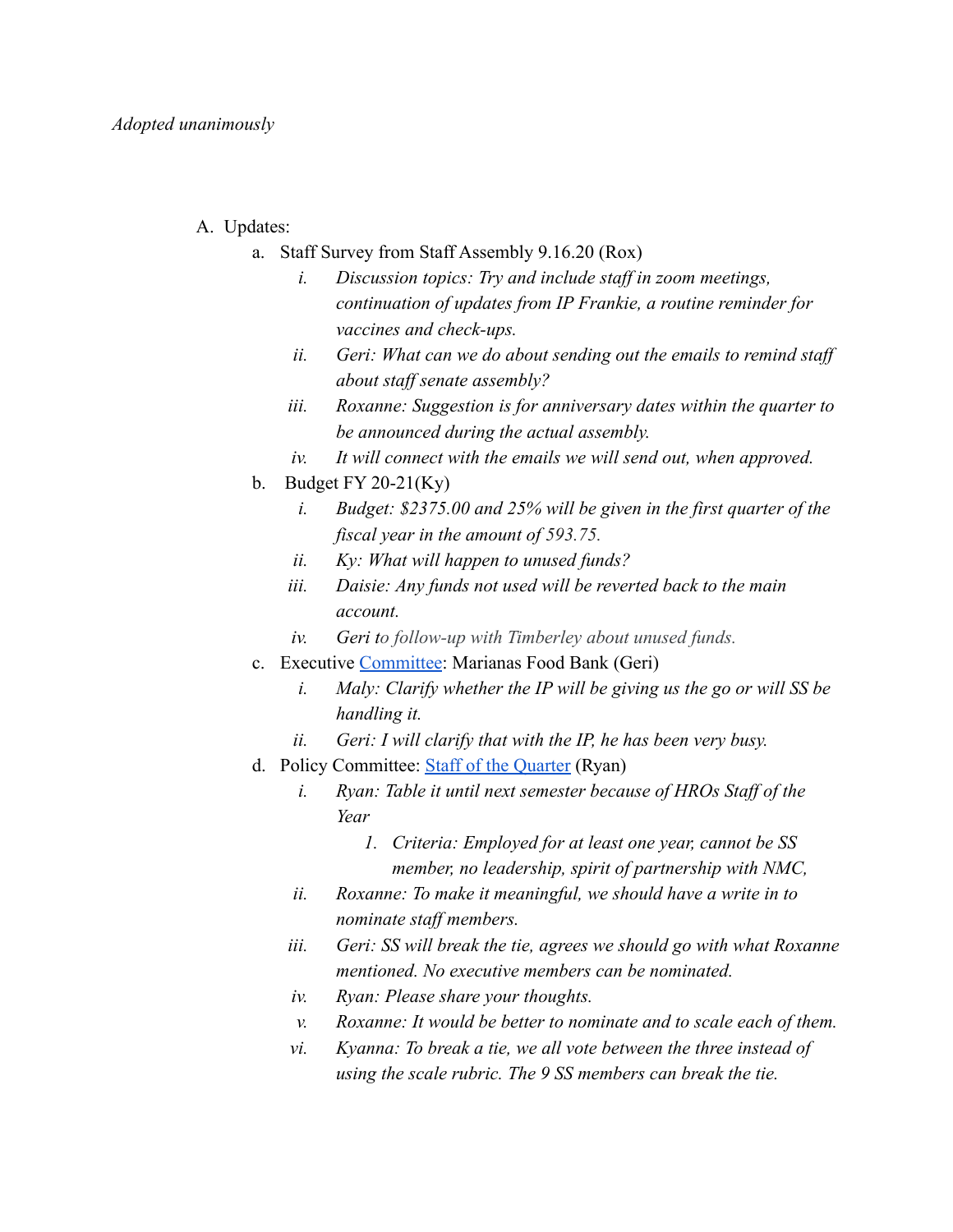- *vii. Polly: With the five criteria the person nominating should add a paragraph describing why they are nominating the person.*
- *viii. Geri: If we send out using the scale then we will go with the top three people.*
	- *ix. Ky: For clarification: Everyone will nominate three people and then we will go with the top three people nominated.*
- e. Ad Hoc/Action Committee:(Diana) [Christmas Care Package](https://docs.google.com/document/d/1rd9NqJ7ixMKwt92SN3oihs3yO5V9e5kxHavObpemoc8/edit) & [Staff](https://docs.google.com/document/d/1ukmPmWmiwBHLSAcv4z53cSkPqAB9LOnIYTKxMp-LNSA/edit) [Retention Strategies.](https://docs.google.com/document/d/1ukmPmWmiwBHLSAcv4z53cSkPqAB9LOnIYTKxMp-LNSA/edit)
	- *i. Joy on behalf of Diana: The committee will not be able to execute the project because of current commitments.*
	- *ii. Maly: Can we do something small because we are tabling everything already?*
	- *iii. Roxanne: Ginger Snap cookies, Jill POC offered little packages for all staff. (Not for free)*
	- *iv. Jean: How many total staff? Is \$500 enough money?*
	- *v. Ky: 86 or 88 total staff*
	- *vi. Geri: Do we have any more strategies for retention of staff? We will revisit that topic.*
	- *vii. Geri stated that if we spent \$5 for each staff member, we have enough funds since there are about 90 staff.*

### **I. New Business**

- A. [Topics & logistics,](https://docs.google.com/document/d/1UhGuuqs6KddYoLv5hDY_AxAj9OhkKgeezptJKEdOcLE/edit) [PPT for Staff Assembly,](https://docs.google.com/presentation/d/1uO_Ogw02IXolvAjV4cDNvVdN-FUl6iP52OE7KQWoZDY/edit#slide=id.g96814095c0_0_1011) 11/18/20, 10:00-11:00AM
	- *1. Ky: Are updates from the IP on there?*
	- *2. Maly: Do we have new information to share?*
	- *3. Ryan: Even in the leadership team meeting, it's still the same information.*
	- *4. Geri: Because it's part of the by-laws, we cannot change it.*
	- *5. Maly: IP mentioned there will be a meeting for Thanksgiving in November and we don't want it to be a repetition of the past meeting. Can we move it?*
	- *6. Geri: We must have the assembly, if we want to change the by-laws we need ⅔ of the staff to vote to change it.*
	- *7. Ryan: Can we have activities to ask staff if morale efforts are working?*
	- *8. Geri: We must have the assemblies but we can have a special meeting to change our by-laws.*
	- *9. Daisie: Suggestion to ask staff members if they want to help with committees within SS during the assembly just to see if they want to be involved.*
	- *10. Geri: Staff Senate has to be in the committee and is solely responsible--we can ask for help with others but SS is in charge of each committee.*